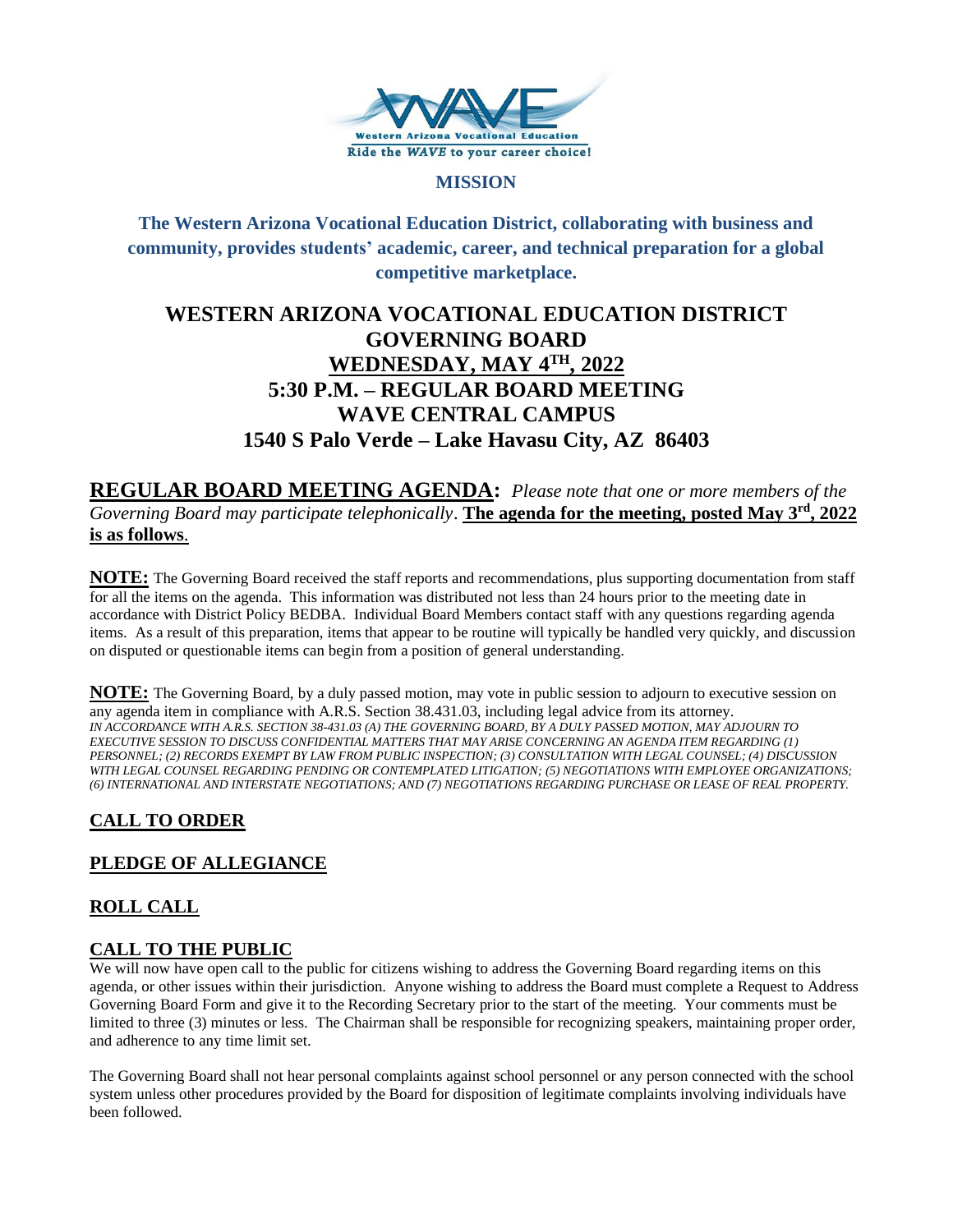### REGULAR BOARD MEETING AGENDA May 4<sup>th</sup>, 2022 WAVE GOVERNING BOARD **PAGE 2**

The Governing Board meeting is subject to the Arizona Open Meeting Law. The Board will not respond to comments or presentations made in the Call to the Public. At the conclusion of the open call to the public, individual members of the Board may respond to criticism made by those who have addressed them, may ask staff to review a matter, or may ask that a matter be put on a future agenda.

### **AGENDA MODIFICATIONS:**

Any items to be moved to another place on the agenda or withdrawn from the agenda completely.

#### **WAIVER MOTION:**

Motion to waive the reading in full resolutions presented for adoption at this meeting.

#### **SUPERINTENDENT'S REPORT**

- a) Superintendent Report and Legislative Update (Written)
- b) CTE Director Reports (Written)
- c) WOW Award

#### **GOVERNING BOARD MEMBER REPORTS**

#### **ITEMS TO BE WITHDRAWN FROM CONSENT AGENDA**

#### **CONSENT AGENDA**

- 1. Approve WAVE District operating expense vouchers and payroll vouchers.
- 2. Discussion and possible action to approve the minutes of the April  $6<sup>th</sup>$ , 2022 Regular Board Meeting.

#### **OLD BUSINESS**

- 3. Discussion and possible action on items relating to school closures, Board meetings, school reopening and COVID19 pandemic related issues to include but not limited to:
	- ADM Update
	- Operations
- 4. Discussion and possible action on the WAVE Central Campus roof and solar project.
- 5. Discussion and possible action on scheduling a Governing Board Budget Workshop meeting.

#### **NEW BUSINESS**

- 6. Discussion and possible action to approve the hiring of Tonia Flanagan as the District Support Services Coordinator.
- 7. Discussion and possible action to approve CTED eligible courses and programs as central/concurrent programs per attached list.